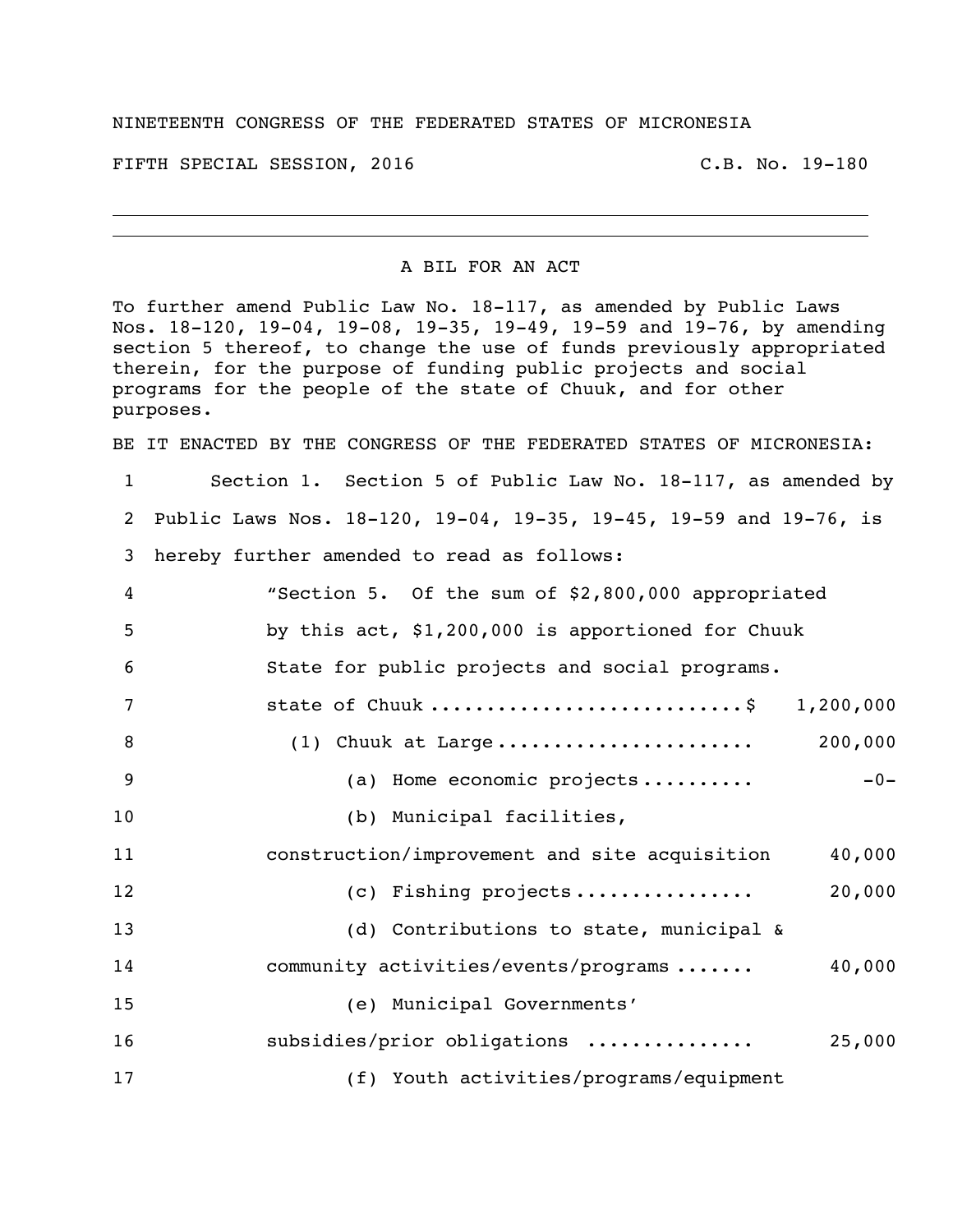C.B. No. 19-180

| $\mathbf{1}$ | (g) Contribution to Typhoon Maysak             |         |
|--------------|------------------------------------------------|---------|
| 2            | relief assistance  \$                          | 45,000  |
| 3            | (h) Leadership and patients travel             | 30,000  |
| 4            | (2) Election District No. 1                    | 200,000 |
| 5            | (a) MIDA operation                             | 20,000  |
| 6            | (b) Computer labs                              | $-0-$   |
| 7            | (c) Mortlocks Leadership Conference.           | 10,000  |
| 8            | (d) Mortlocks leadership travel                | 40,000  |
| 9            | (e) Operation Lien Naufich                     |         |
| 10           | and Chee Young                                 | 20,000  |
| 11           | (f) Municipal, community events,               |         |
| 12           | activities, programs and projects              | 20,000  |
| 13           | (g) Mortlocks Good-Will Games 2016             | 40,000  |
| 14           | (h) Mortlocks Substate Center's                |         |
| 15           | circumferential road and dock projects         | 40,000  |
| 16           | (i) Mortlocks Substate Center's                |         |
| 17           | jail house and/or police uniform and equipment | 10,000  |
| 18           | (3) Election District No. 2                    | 200,000 |
| 19           | (a) Students' tuition/travel and               |         |
| 20           | room and board                                 | 10,000  |
| 21           | (b) Repatriation of human remains              | 10,000  |
| 22           | (c) Food Security Program                      | 36,000  |
| 23           | (d) Housing and community facilities           |         |
| 24           | repair and improvement                         | 20,000  |
| 25           | $(e)$ POL/Charter                              | 10,000  |

 $\sim$   $\sim$   $\sim$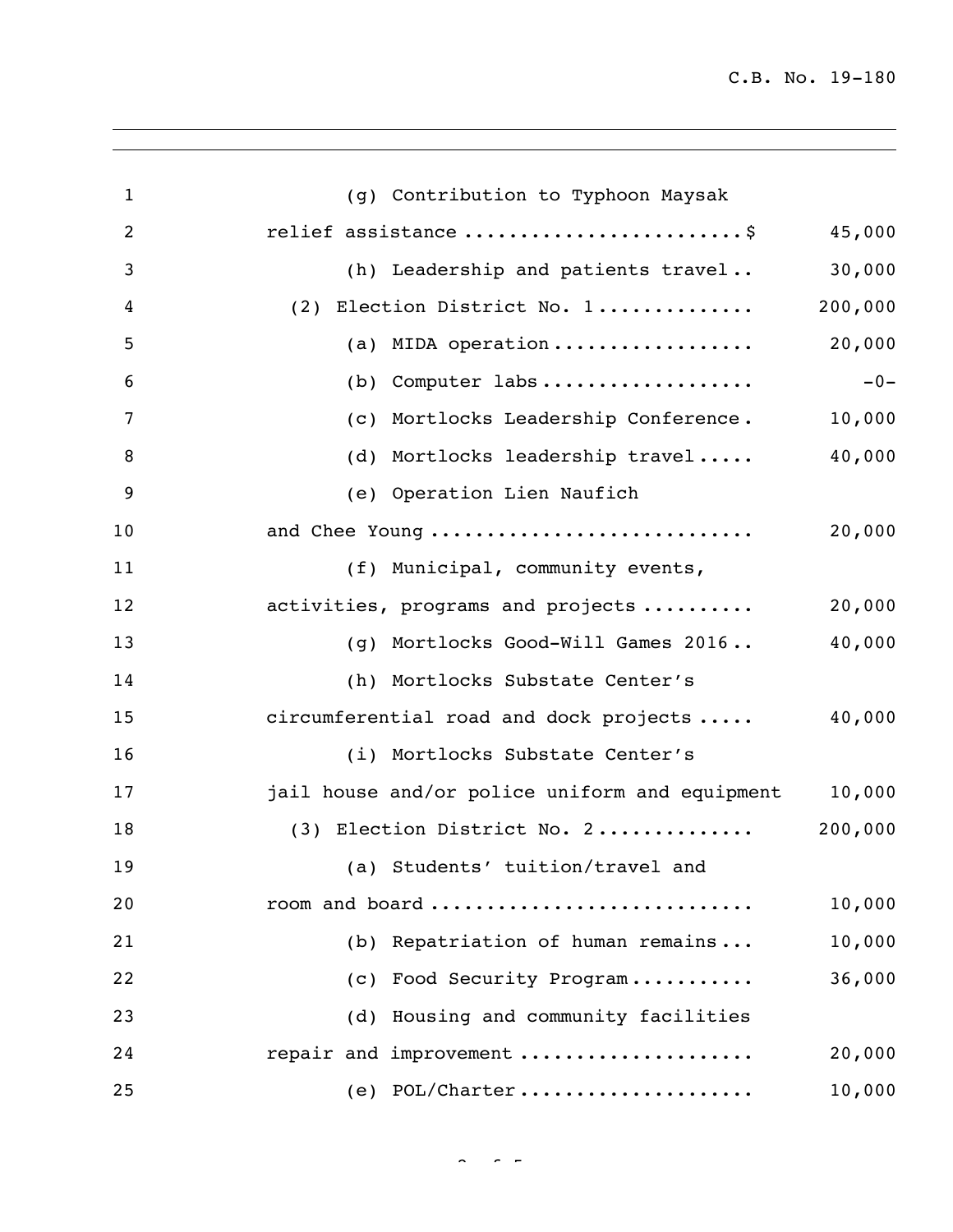| (f) Water System Project\$<br>$\mathbf{1}$<br>2<br>(g) Leadership, patients and<br>students travel<br>3<br>(h) Chuuk Women Council Subsidy<br>4<br>(i) Mizpha High School Subsidy<br>5<br>(j) Fishing Project<br>6<br>(k) The Office of the Chuuk State<br>7<br>Governor's Subsidy<br>8<br>9<br>(1) Contributions to Chuuk associations<br>in Honolulu, Hawaii<br>10<br>(m) [Piis Paneu General Election]<br>11<br>Food relief program<br>12<br>(4) Election District No. 3<br>13<br>14<br>(a) Typhoon Maysak contribution and<br>relief effort (purchase of outboard motors<br>15<br>and fiber glass boats)<br>16<br>17<br>(b) Housing affected by Typhoon Maysak<br>improvement and renovation<br>18<br>19<br>(c) Food security relief and poverty<br>alleviation program after the aftermath<br>20<br>of Typhoon Maysak<br>21<br>(d) Contribution to Southern Namoneas<br>22<br>associations in Hawaii, U.S. Mainland,<br>23<br>Guam and Saipan<br>24<br>(e) Social Security premium contributions \$10,000<br>25 |  |         |
|----------------------------------------------------------------------------------------------------------------------------------------------------------------------------------------------------------------------------------------------------------------------------------------------------------------------------------------------------------------------------------------------------------------------------------------------------------------------------------------------------------------------------------------------------------------------------------------------------------------------------------------------------------------------------------------------------------------------------------------------------------------------------------------------------------------------------------------------------------------------------------------------------------------------------------------------------------------------------------------------------------------------|--|---------|
|                                                                                                                                                                                                                                                                                                                                                                                                                                                                                                                                                                                                                                                                                                                                                                                                                                                                                                                                                                                                                      |  | 10,000  |
|                                                                                                                                                                                                                                                                                                                                                                                                                                                                                                                                                                                                                                                                                                                                                                                                                                                                                                                                                                                                                      |  |         |
|                                                                                                                                                                                                                                                                                                                                                                                                                                                                                                                                                                                                                                                                                                                                                                                                                                                                                                                                                                                                                      |  | 30,000  |
|                                                                                                                                                                                                                                                                                                                                                                                                                                                                                                                                                                                                                                                                                                                                                                                                                                                                                                                                                                                                                      |  | 10,000  |
|                                                                                                                                                                                                                                                                                                                                                                                                                                                                                                                                                                                                                                                                                                                                                                                                                                                                                                                                                                                                                      |  | 10,000  |
|                                                                                                                                                                                                                                                                                                                                                                                                                                                                                                                                                                                                                                                                                                                                                                                                                                                                                                                                                                                                                      |  | 30,000  |
|                                                                                                                                                                                                                                                                                                                                                                                                                                                                                                                                                                                                                                                                                                                                                                                                                                                                                                                                                                                                                      |  |         |
|                                                                                                                                                                                                                                                                                                                                                                                                                                                                                                                                                                                                                                                                                                                                                                                                                                                                                                                                                                                                                      |  | 10,000  |
|                                                                                                                                                                                                                                                                                                                                                                                                                                                                                                                                                                                                                                                                                                                                                                                                                                                                                                                                                                                                                      |  |         |
|                                                                                                                                                                                                                                                                                                                                                                                                                                                                                                                                                                                                                                                                                                                                                                                                                                                                                                                                                                                                                      |  | 10,000  |
|                                                                                                                                                                                                                                                                                                                                                                                                                                                                                                                                                                                                                                                                                                                                                                                                                                                                                                                                                                                                                      |  |         |
|                                                                                                                                                                                                                                                                                                                                                                                                                                                                                                                                                                                                                                                                                                                                                                                                                                                                                                                                                                                                                      |  | 4,000   |
|                                                                                                                                                                                                                                                                                                                                                                                                                                                                                                                                                                                                                                                                                                                                                                                                                                                                                                                                                                                                                      |  | 200,000 |
|                                                                                                                                                                                                                                                                                                                                                                                                                                                                                                                                                                                                                                                                                                                                                                                                                                                                                                                                                                                                                      |  |         |
|                                                                                                                                                                                                                                                                                                                                                                                                                                                                                                                                                                                                                                                                                                                                                                                                                                                                                                                                                                                                                      |  |         |
|                                                                                                                                                                                                                                                                                                                                                                                                                                                                                                                                                                                                                                                                                                                                                                                                                                                                                                                                                                                                                      |  | 35,000  |
|                                                                                                                                                                                                                                                                                                                                                                                                                                                                                                                                                                                                                                                                                                                                                                                                                                                                                                                                                                                                                      |  |         |
|                                                                                                                                                                                                                                                                                                                                                                                                                                                                                                                                                                                                                                                                                                                                                                                                                                                                                                                                                                                                                      |  | 90,000  |
|                                                                                                                                                                                                                                                                                                                                                                                                                                                                                                                                                                                                                                                                                                                                                                                                                                                                                                                                                                                                                      |  |         |
|                                                                                                                                                                                                                                                                                                                                                                                                                                                                                                                                                                                                                                                                                                                                                                                                                                                                                                                                                                                                                      |  |         |
|                                                                                                                                                                                                                                                                                                                                                                                                                                                                                                                                                                                                                                                                                                                                                                                                                                                                                                                                                                                                                      |  | 50,000  |
|                                                                                                                                                                                                                                                                                                                                                                                                                                                                                                                                                                                                                                                                                                                                                                                                                                                                                                                                                                                                                      |  |         |
|                                                                                                                                                                                                                                                                                                                                                                                                                                                                                                                                                                                                                                                                                                                                                                                                                                                                                                                                                                                                                      |  |         |
|                                                                                                                                                                                                                                                                                                                                                                                                                                                                                                                                                                                                                                                                                                                                                                                                                                                                                                                                                                                                                      |  | 15,000  |
|                                                                                                                                                                                                                                                                                                                                                                                                                                                                                                                                                                                                                                                                                                                                                                                                                                                                                                                                                                                                                      |  |         |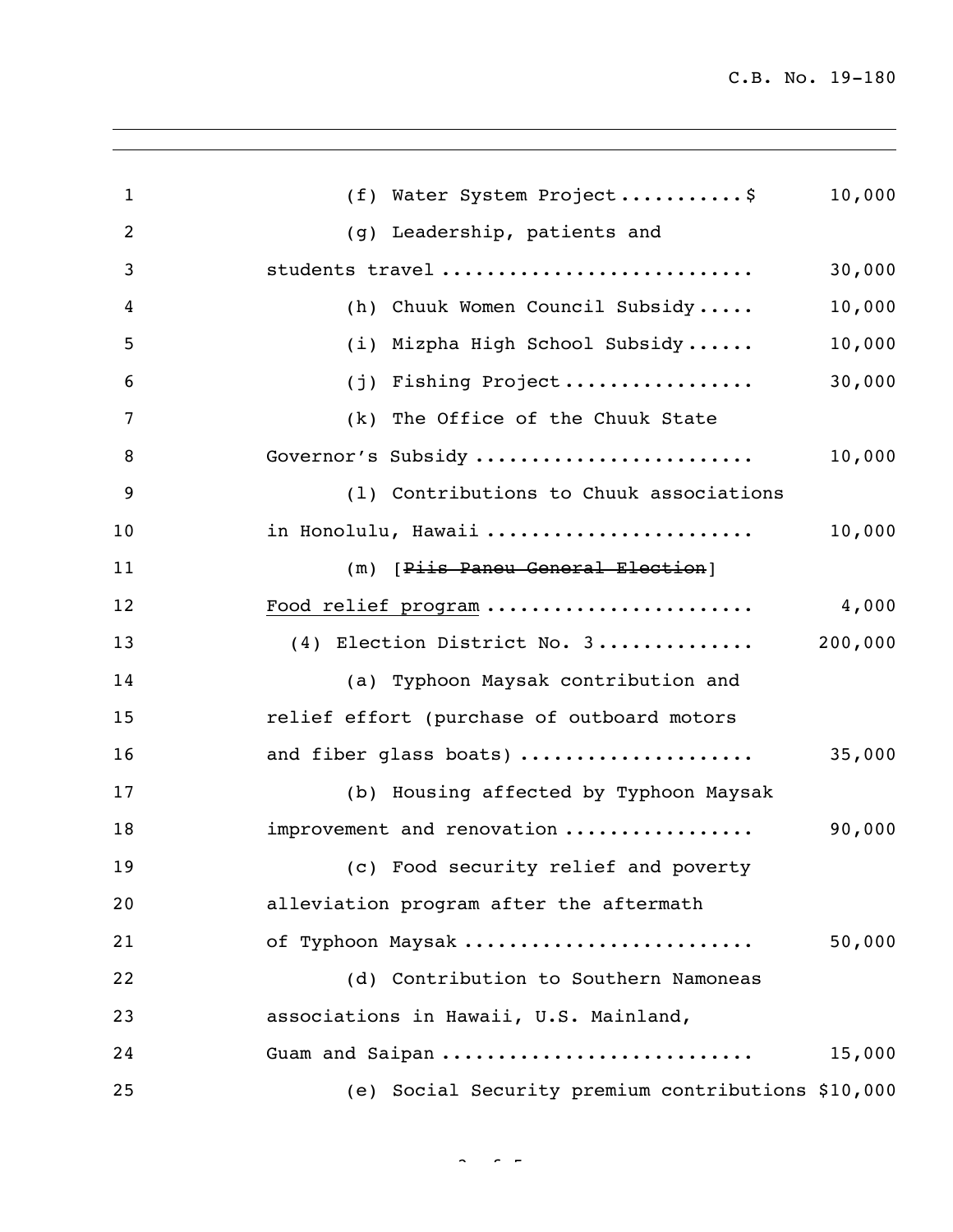C.B. No. 19-180

| (5) Election District No. 4\$           | 200,000  |
|-----------------------------------------|----------|
| (a) Leadership, patients and            |          |
| students travel                         | 50,000   |
| (b) Humanitarian assistance             | 50,000   |
| (c) Typhoon Maysak relief assistance    | 50,000   |
| (d) Fishing Project                     | 50,000   |
| (6) Election District No. 5             | 200,000  |
| (a) Community housing renovation/       |          |
| repair/improvement                      | 120,000  |
| (b) Northwest leadership/official       |          |
| travel needs                            | 50,000   |
| Food Relief Program<br>(C)              | $-0-$    |
| (d) Election District No. 5 dispensary  |          |
| outboard engine and boat                | 30,000   |
| Youth internship on turtle farms<br>(e) | $-0-$    |
| Sewing Project<br>(f)                   | $-0-$    |
| (g) Northwest Island Development        |          |
| Authority travel needs                  | $-0-$    |
| (h) Boat charter, repatriation of       |          |
| human remains and related expenses      | $-0 -$ " |
|                                         |          |
|                                         |          |
|                                         |          |
|                                         |          |
|                                         |          |
|                                         |          |